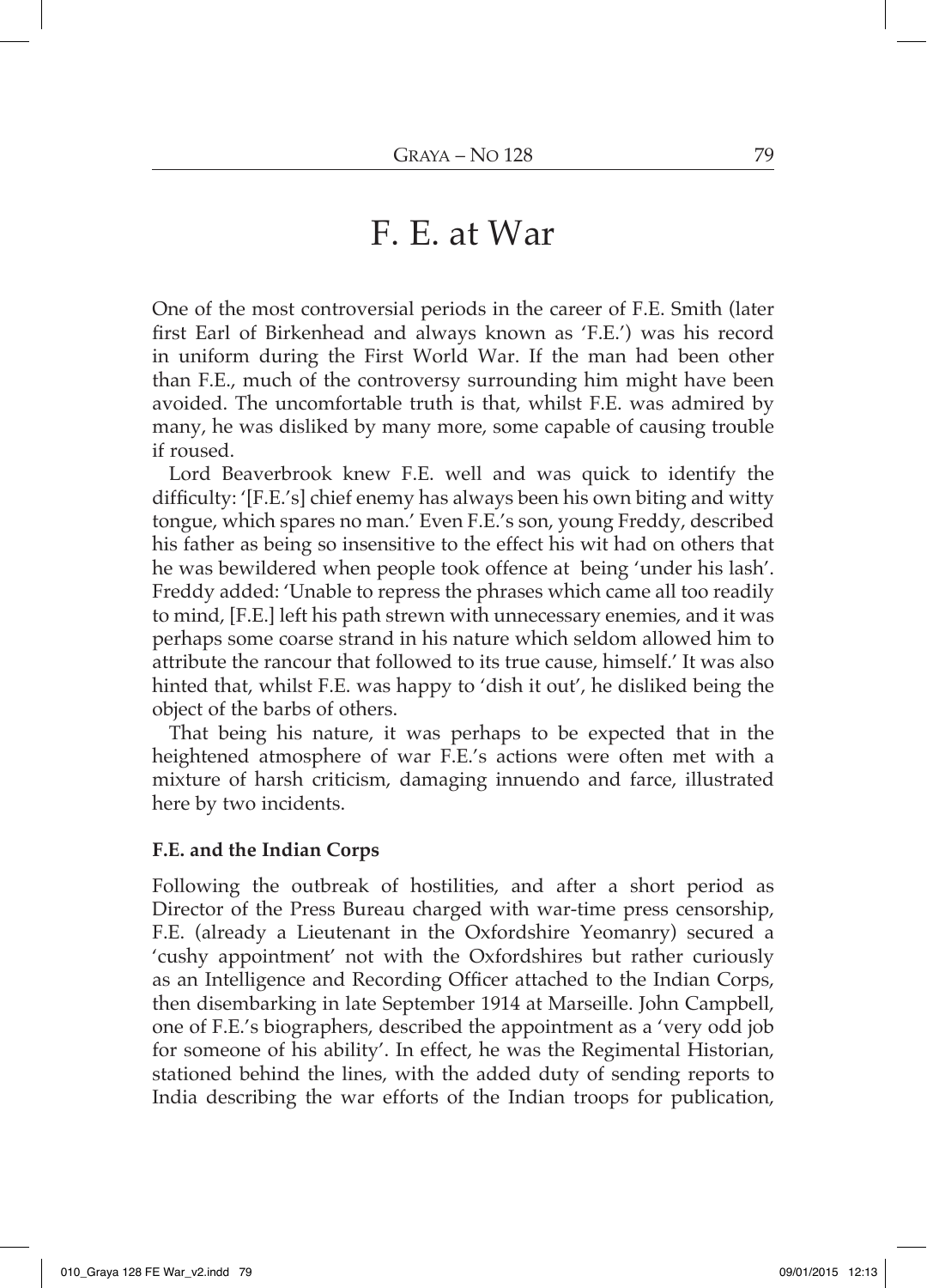when appropriate, in the press on the sub-continent.

This left F.E. open to accusations of shirking his responsibilities and evading military service, a point taken up with gusto by the press and eventually anonymously in the correspondence columns of the Morning Post. The canard could not be ignored and F.E. was obliged to obtain a letter from his commanding officer in the Oxfordshires, Colonel Dugdale, who wrote that F.E. had properly sought his advice and permission at every stage: 'Everything was done with my full knowledge and approval, and I really cannot see why outsiders should interfere between the Commanding Officer of a regiment and his officers', commented Dugdale. What is more, he saw the brouhaha as possibly political.

This did little to silence malicious tongues and the charge remained that F.E. was evading the role of combatant that 'he had so strenuously pressed on others' – a reference to F.E.'s vocal support for Kitchener's call for volunteers.

Nor did F.E. act subsequently to dispel suspicion when, in March 1915, he returned home on leave. His wife was anxious that he should remain in England, and it was not long before F.E. had secured an appointment to a Military Court, then, in May 1915, a position on the Committee of Inquiry looking into the sinking of the 'Lusitania'. Later that month F.E. became Solicitor General in the Coalition Government. The Attorneyship soon followed and a Cabinet place. Thus the Oxfordshires were robbed of F.E.'s service on the battlefields of France for the rest of the war.

## **Arrest at Plug Street**

An event that caused much amusement at F.E.'s expense and smacked of farce worthy of some passages in Ford Maddox Ford's classic War novel Parade's End, set partially in Gray's Inn, occurred in 1916. In late January that year, Lloyd George, Bonar Law and F.E. (by now Attorney-General and dressed in the uniform of a Colonel in the Oxfordshires) crossed to France to visit GHQ at St Omer to confer with the military brass. At Boulogne, there were no passes prepared for them but at Lloyd George's insistence the three men none the less proceeded by car to St Omer.

Once there, F.E. decided to visit his old parliamentary comrade Winston Churchill – no longer in government, but back serving with his regiment – at his HQ at Ploegsteert ('Plug Street' in military jargon and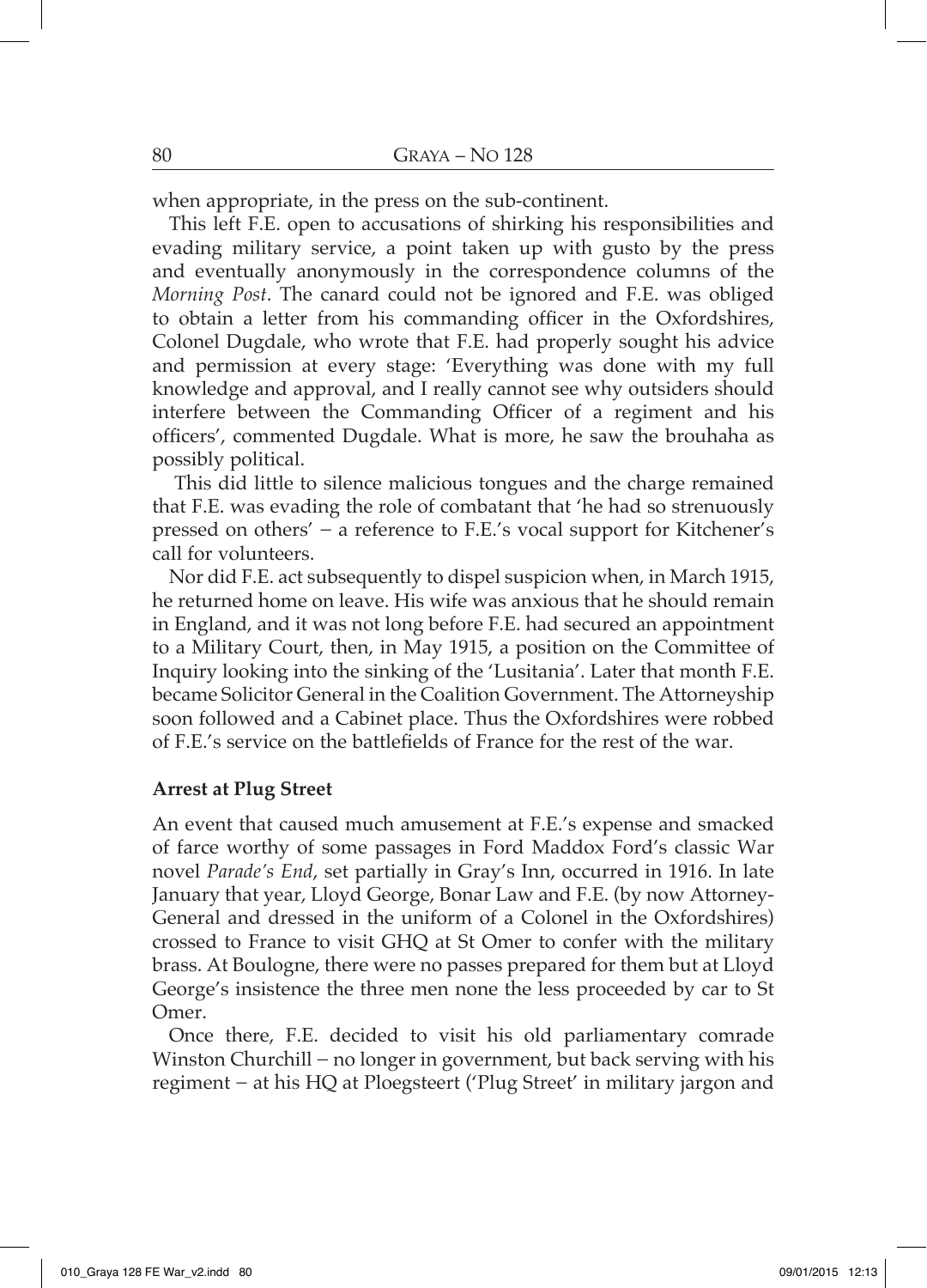squaddy parlance). He acquired a car and later enjoyed a boozy meal with Churchill in the forward zone, both men drinking a considerable amount of brandy in the process. In the early hours of the next morning, and still in uniform, F.E. was arrested and taken to St Omer on the grounds that he had entered the military zone without a pass. He was billeted at the Hotel du Commerce at St Omer and kept in custody for the rest of the night. F.E. had given little or no resistance on his arrest, probably due to having drunk too much.

The fact that F.E. had no pass would have been overlooked if he had been any other politician of equal standing. It was because he was F.E. and someone who obviously took it for granted that the rules did not apply to him that this mischief was set on foot by someone who held a grudge. To add to this tangled web, there is some evidence suggesting that a telegram was sent down the line permitting F.E. to proceed unimpeded but the telegram was altered so as to authorise his arrest. This was done presumably by someone who saw an opportunity to embarrass the Attorney-General. It has to be conceded, however, that, although F.E. had recently been promoted Colonel (non-active), it was rather pretentious of him to be wearing his uniform on the visit, given that he was in France, not as a soldier, but as a politician. It was typical of F.E. to throw any caution to the wind.

When F.E. awoke he was livid, as was Churchill who was now fully aware of what had happened. At the hotel F.E. discovered that two

military policemen were stationed outside his room with orders to shoot him if he attempted to leave. When Adjutant-General Sir Nevil Macready interviewed the prisoner, possibly at his HQ, F.E. protested he was a member of the War Cabinet and HM's Attorney-General. Macready was unimpressed. F.E.'s son takes up the story: '[Macready] had evidently been pondering for some time the "heads I win, tails you lose" question which he now put to the Attorney-General: "If you are a civilian, why are



Portrait of Lord Birkenhead by Sir John Lavery RA.